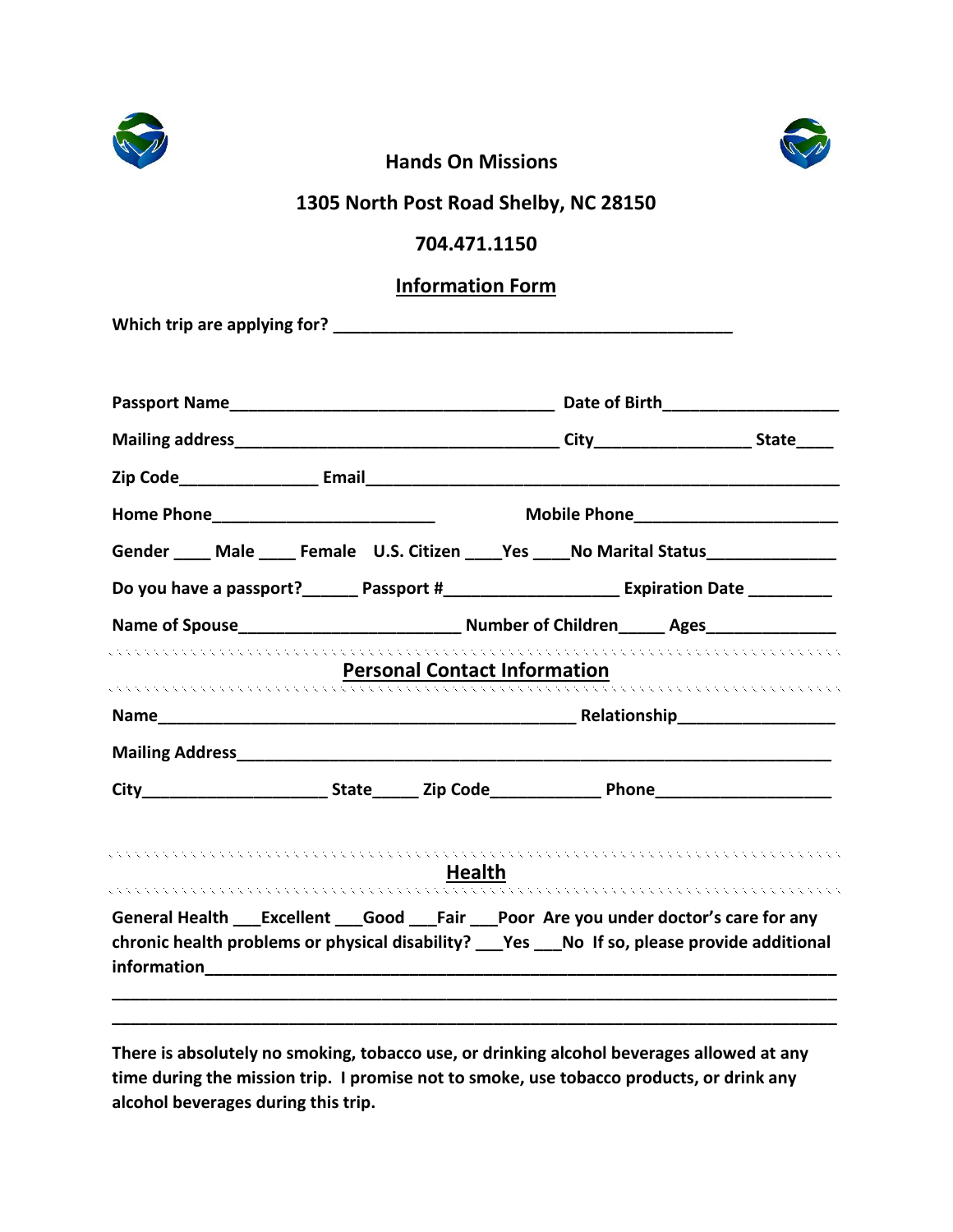| Signature                                                                                                                                                                                                                      | Date                            |                                                                                                                                                                                                                                    |                            |  |
|--------------------------------------------------------------------------------------------------------------------------------------------------------------------------------------------------------------------------------|---------------------------------|------------------------------------------------------------------------------------------------------------------------------------------------------------------------------------------------------------------------------------|----------------------------|--|
|                                                                                                                                                                                                                                | <b>Mission Trip Involvement</b> |                                                                                                                                                                                                                                    |                            |  |
| What area of ministry are you involved in or have been involved, or feel gifted to be                                                                                                                                          |                                 |                                                                                                                                                                                                                                    |                            |  |
| What do you feel you are best qualified to do on this mission trip?                                                                                                                                                            |                                 |                                                                                                                                                                                                                                    |                            |  |
|                                                                                                                                                                                                                                |                                 |                                                                                                                                                                                                                                    |                            |  |
|                                                                                                                                                                                                                                |                                 |                                                                                                                                                                                                                                    |                            |  |
|                                                                                                                                                                                                                                | <b>Employment</b>               |                                                                                                                                                                                                                                    |                            |  |
|                                                                                                                                                                                                                                |                                 | <b>Phone Contract Contract Contract Contract Contract Contract Contract Contract Contract Contract Contract Contract Contract Contract Contract Contract Contract Contract Contract Contract Contract Contract Contract Contra</b> |                            |  |
|                                                                                                                                                                                                                                |                                 |                                                                                                                                                                                                                                    |                            |  |
|                                                                                                                                                                                                                                |                                 |                                                                                                                                                                                                                                    |                            |  |
|                                                                                                                                                                                                                                |                                 |                                                                                                                                                                                                                                    |                            |  |
|                                                                                                                                                                                                                                | <b>Insurance Information</b>    |                                                                                                                                                                                                                                    |                            |  |
|                                                                                                                                                                                                                                |                                 |                                                                                                                                                                                                                                    |                            |  |
|                                                                                                                                                                                                                                |                                 |                                                                                                                                                                                                                                    |                            |  |
|                                                                                                                                                                                                                                |                                 |                                                                                                                                                                                                                                    | <b>City City City City</b> |  |
| State________ Zip Code________________ Phone #__________________________________                                                                                                                                               |                                 |                                                                                                                                                                                                                                    |                            |  |
|                                                                                                                                                                                                                                |                                 |                                                                                                                                                                                                                                    |                            |  |
|                                                                                                                                                                                                                                |                                 |                                                                                                                                                                                                                                    |                            |  |
|                                                                                                                                                                                                                                |                                 |                                                                                                                                                                                                                                    |                            |  |
| . Kabupatén Kabupatén Kabupatén Kabupatén Kabupatén Kabupatén Kabupatén Kabupatén Kabupatén Kabupatén Ka<br>As a volunteer on this mission trip, I understand there are certain risks and dangers involved while traveling and | <b>Liability Release</b>        |                                                                                                                                                                                                                                    |                            |  |

**participating on a mission trip. Some of the danger are (but not limited to) traveling, working, sickness and other accidents or injury, foreseeable and unforeseeable, that might pose a risk to me of permanent injury or death. If I do accept this this term of volunteer service, I wish to make it clear that Hands On Missions does not assume any responsibility for loss of property, damage to same, personal harm, or injury, or illness that may**